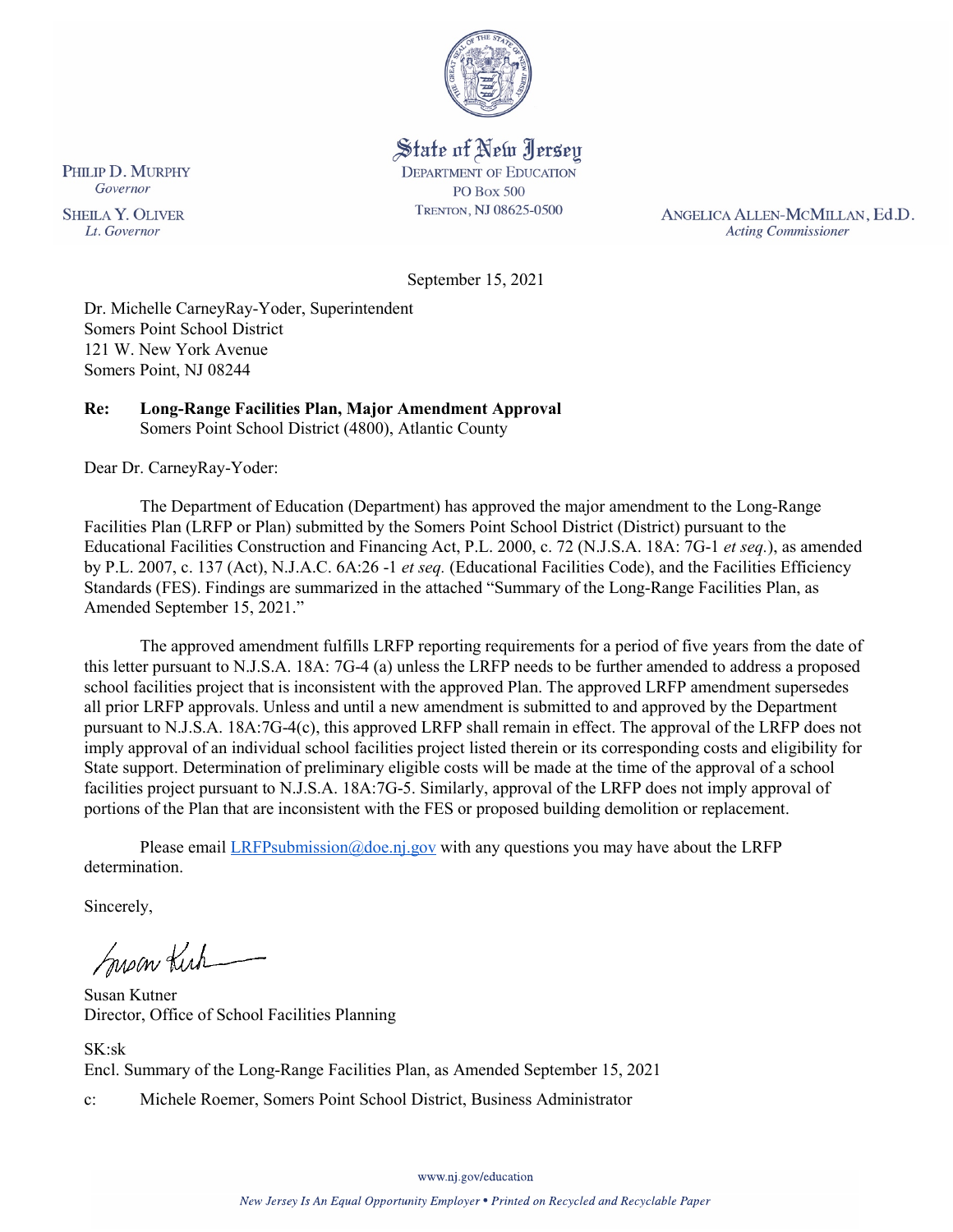## **Somers Point School District (4800) Summary of the Long-Range Facilities Plan, as Amended September 15, 2021**

The Department of Education (Department) has completed its review of the major amendment to the Long-Range Facilities Plan (LRFP or Plan) submitted by the Somers Point School District (District) pursuant to the Educational Facilities Construction and Financing Act, P.L. 2000, c. 72 (N.J.S.A. 18A: 7G-1 *et seq.*), as amended by P.L. 2007, c. 137 (Act), N.J.A.C. 6A:26-1 et seq. (Educational Facilities Code), and the Facilities Efficiency Standards (FES).

The following provides a summary of the District's approved amended LRFP. The summary is based on the standards set forth in the Act, the Educational Facilities Code, the FES, District-reported information in the Department's LRFP reporting system, and supporting documentation. The referenced reports in *italic* text are standard reports available on the Department's LRFP website.

## **1. Inventory Overview**

The District is classified as a Regular Operating District (ROD) for funding purposes. It provides services for students in grades PK-8.

The District identified existing and proposed schools, sites, buildings, rooms, and site amenities in its LRFP. Table 1 lists the number of existing and proposed district schools, sites, and buildings. Detailed information can be found in the *School Asset Inventory Report* and the *Site Asset Inventory Report.*

**As directed by the Department, school facilities projects that have received initial approval by the Department and have been approved by the voters, if applicable, are represented as "existing" in the LRFP.** Approved projects that include new construction and/or the reconfiguration/reassignment of existing program space are as follows: n/a.

| Category                                     | <b>Existing</b> | <b>Proposed</b> |
|----------------------------------------------|-----------------|-----------------|
| Number of Schools (assigned DOE school code) |                 |                 |
| Number of School Buildings <sup>1</sup>      |                 |                 |
| Number of Non-School Buildings <sup>2</sup>  |                 |                 |
| Number of Vacant Buildings                   |                 |                 |
| Number of Sites                              |                 |                 |

#### **Table 1: Number of Schools, School Buildings, and Sites**

Based on the existing facilities inventory submitted by the District:

- Schools using leased buildings (short or long-term):  $n/a$
- Schools using temporary classroom units (TCUs), excluding TCUs supporting construction: n/a
- Vacant/unassigned school buildings:  $n/a$

 $\overline{a}$ 

<span id="page-1-1"></span><span id="page-1-0"></span>*<sup>1</sup>* Includes district-owned buildings and long-term leases serving students in district-operated programs

<sup>&</sup>lt;sup>2</sup> Includes occupied district-owned buildings not associated with a school, such as administrative buildings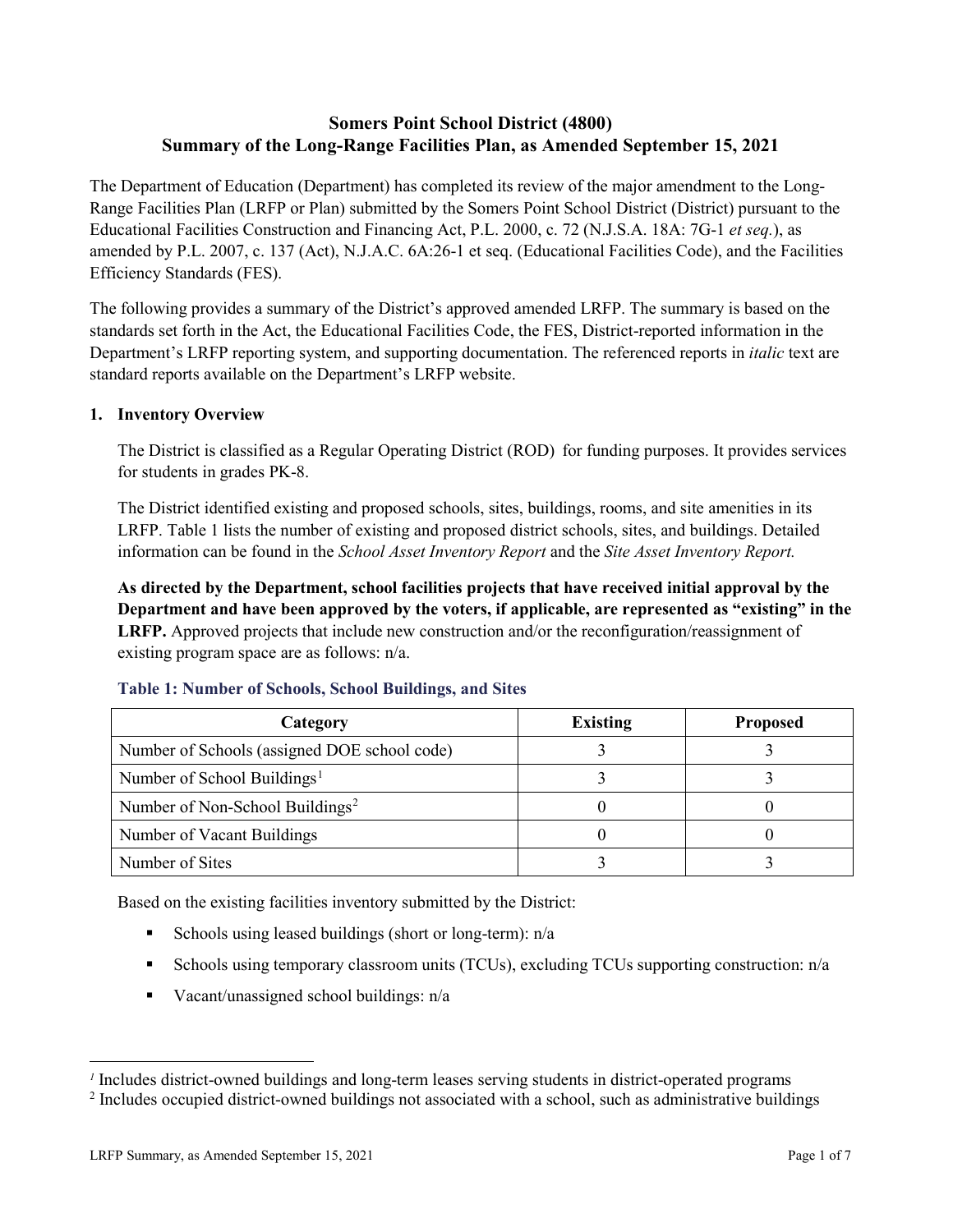Findings:

The Department has determined that the proposed inventory is adequate for approval of the District's LRFP amendment. However, the LRFP determination does not imply approval of an individual school facilities project listed within the LRFP; the District must submit individual project applications for project approval.

## **2. District Enrollments**

The District determined the number of students, or "proposed enrollments," to be accommodated for LRFP planning purposes on a district-wide basis and in each school.

The Department minimally requires the submission of a standard cohort-survival projection using historic enrollment data from the Application for School State Aid (ASSA) or NJ Smart. The cohort-survival method projection method forecasts future students based upon the survival of the existing student population as it moves from grade to grade. A survival ratio of less than 1.00 indicates a loss of students, while a survival ratio of more than 1.00 indicates the class size is increasing. For example, if a survival ratio tracking first to second grade is computed to be 1.05, the grade size is increasing by 5% from one year to the next. The cohort-survival projection methodology works well for communities with stable demographic conditions. Atypical events impacting housing or enrollments, such as an economic downturn that halts new housing construction or the opening of a charter or private school, typically makes a cohort-survival projection less reliable.

## **Proposed enrollments are based on a standard cohort-survival enrollment projection.**

Adequate supporting documentation was submitted to the Department to justify the proposed enrollments. Table 2 provides a comparison of existing and projected enrollments. All totals include special education students.

|                              | <b>Existing Enrollments</b> | <b>District Proposed Enrollments</b> |
|------------------------------|-----------------------------|--------------------------------------|
| <b>Grades</b>                | 2020-21                     | 2023-24                              |
| PK (excl. private providers) | 52                          | 65                                   |
| Grades K to 5                | 490                         | 372                                  |
| Grades 6 to 8                | 245                         | 254                                  |
| Grades 9 to 12               |                             |                                      |
| <b>Totals PK to 12</b>       | 787                         | 691                                  |

# **Table 2: Enrollments**

Findings:

The Department has determined the District's proposed enrollments to be acceptable for approval of the District's LRFP amendment. The Department will require a current enrollment projection at the time an application for a school facilities project is submitted incorporating the District's most recent enrollments in order to verify that the LRFP's planned capacity is appropriate for the updated enrollments.

# **3. District Practices Capacity**

Based on information provided in the room inventories, District Practices Capacity was calculated for each school building to determine whether adequate capacity is proposed for the projected enrollments based on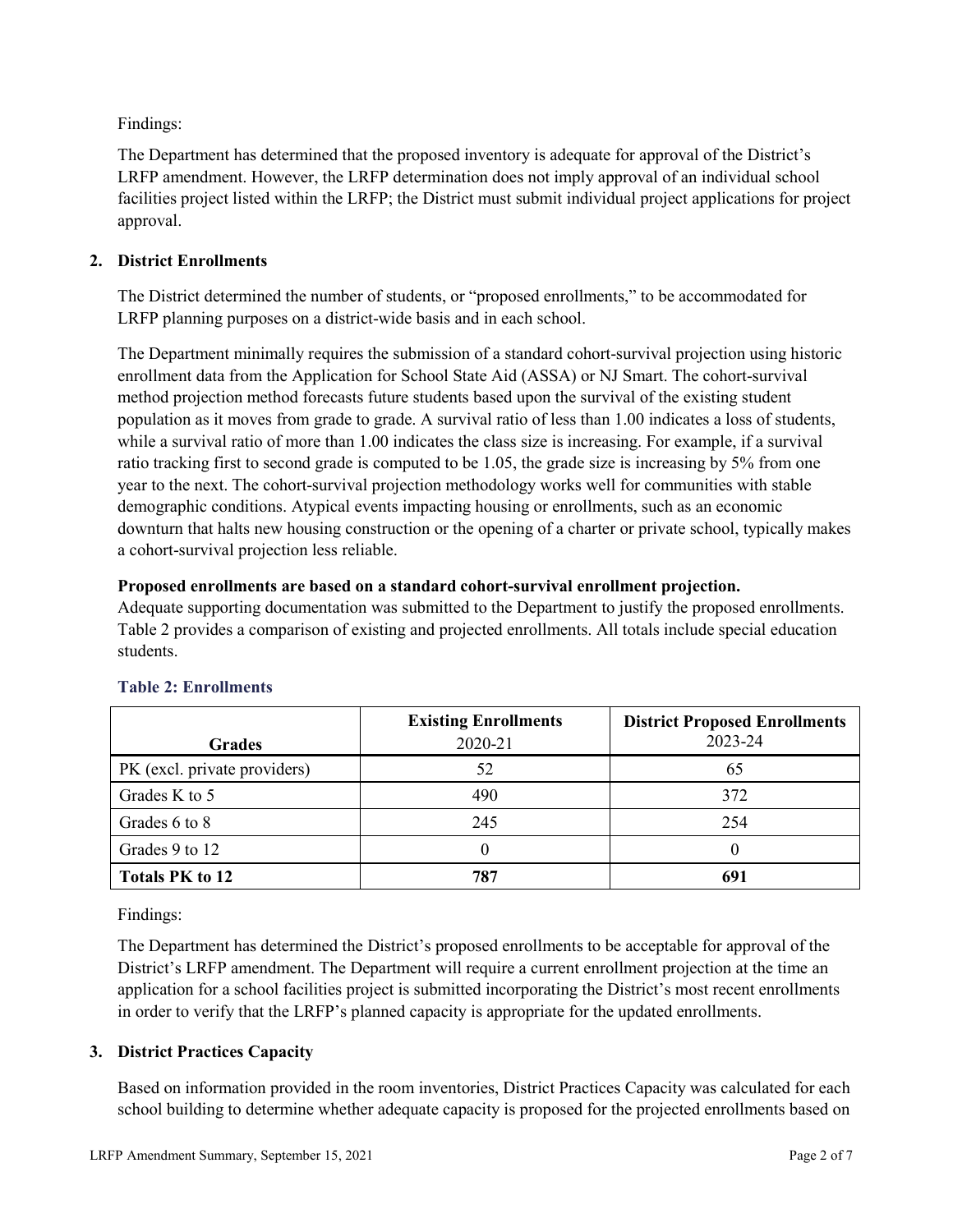district scheduling and class size practices. The capacity totals assume instructional buildings can be fully utilized regardless of school sending areas, transportation, and other operational issues. The calculations only consider district-owned buildings and long-term leases; short term leases and temporary buildings are excluded. **A capacity utilization factor of 90% for classrooms serving grades K-8 and 85% for classrooms serving grades 9-12 is applied in accordance with the FES.** No capacity utilization factor is applied to preschool classrooms.

In certain cases, districts may achieve adequate District Practices Capacity to accommodate enrollments but provide inadequate square feet per student in accordance with the FES, resulting in educational adequacy issues and "Unhoused Students." Unhoused students are considered in the "Functional Capacity" calculations used to determine potential State support for school facilities projects and are analyzed in Section 4.

Table 3 provides a summary of proposed enrollments and existing and proposed District-wide capacities. Detailed information can be found in the LRFP website reports titled *FES and District Practices Capacity Report, Existing Rooms Inventory Report, and Proposed Rooms Inventory Report.*

| <b>Grades</b>              | <b>Proposed</b><br><b>Enrollments</b> | <b>Existing</b><br><b>District</b><br><b>Practices</b><br>Capacity | <b>Existing</b><br>Deviation* | <b>Proposed</b><br><b>District</b><br><b>Practices</b><br>Capacity | <b>Proposed</b><br>Deviation* |
|----------------------------|---------------------------------------|--------------------------------------------------------------------|-------------------------------|--------------------------------------------------------------------|-------------------------------|
| Elementary ( $PK$ to 5)    | 437                                   | 709.11                                                             | 272.11                        | 709.11                                                             | 272.11                        |
| Middle $(6 \text{ to } 8)$ | 254                                   | 418.59                                                             | 164.59                        | 418.59                                                             | 164.59                        |
| High $(9 \text{ to } 12)$  | 0                                     | 0.00                                                               | 0.00                          | 0.00                                                               | 0.00                          |
| <b>District Totals</b>     | 691                                   | 1,127.70                                                           | 436.70                        | 1,127.70                                                           | 436.70                        |

## **Table 3: District Practices Capacity Analysis**

*\* Positive numbers signify surplus capacity; negative numbers signify inadequate capacity. Negative values for District Practices capacity are acceptable for approval if proposed enrollments do not exceed 100% capacity utilization.*

Considerations:

- Based on the proposed enrollments and existing room inventories, the District is projected to have inadequate capacity for the following grade groups, assuming all school buildings can be fully utilized (100% capacity utilization): n/a
- Adequate justification has been provided by the District if the proposed capacity for a school significantly deviates from the proposed enrollments. Generally, surplus capacity is acceptable for LRFP approval if additional capacity is not proposed through new construction.

## Findings:

The Department has determined that proposed District capacity, in accordance with the proposed enrollments, is adequate for approval of the District's LRFP amendment. The Department will require a current enrollment projection at the time an application for a school facilities project is submitted, incorporating the District's most recent Fall Enrollment Report, in order to verify that the LRFP's planned capacity meets the District's updated enrollments.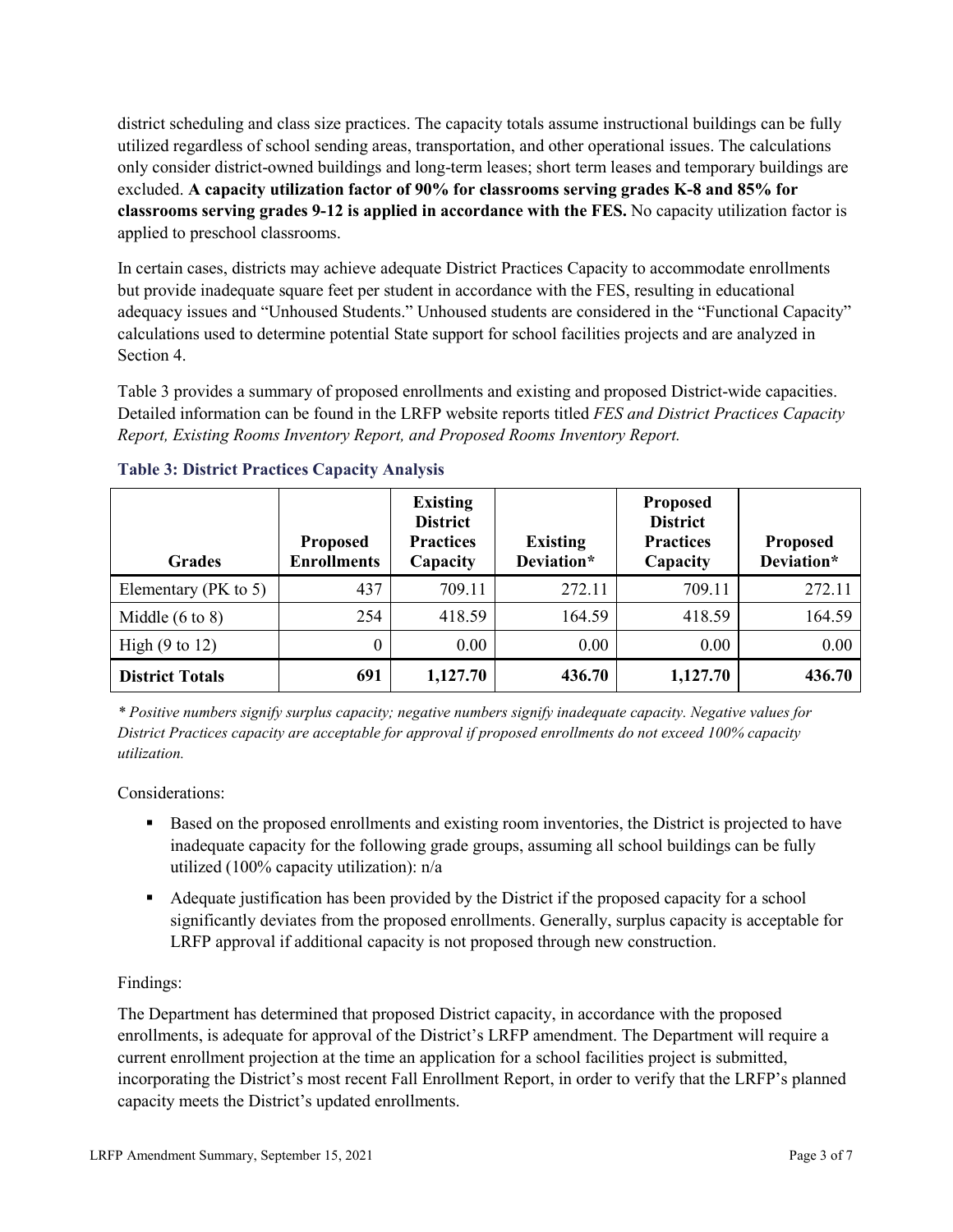#### **4. New Construction Funding Eligibility**

*Functional Capacity* was calculated and compared to the proposed enrollments to provide a **preliminary estimate** of Unhoused Students and new construction funding eligibility. **A final determination will be made at the time of project application approval.**

*Functional Capacity* is the adjusted gross square footage of a school building *(total gross square feet minus excluded space)* divided by the minimum area allowance per full-time equivalent student for the grade level contained therein. *Unhoused Students* is the number of students projected to be enrolled in the District that exceeds the Functional Capacity of the District's schools pursuant to N.J.A.C. 6A:26-2.2(c). *Excluded Square Feet* includes (1) square footage exceeding the FES for any pre-kindergarten, kindergarten, general education, or self-contained special education classroom; (2) grossing factor square footage *(corridors, stairs, mechanical rooms, etc.)* that exceeds the FES allowance, and (3) square feet proposed to be demolished or discontinued from use. Excluded square feet may be revised during the review process for individual school facilities projects.

Table 4 provides a preliminary assessment of the Functional Capacity, Unhoused Students, and Estimated Maximum Approved Area for Unhoused Students for each FES grade group. The calculations exclude temporary facilities and short-term leased buildings. School buildings proposed for whole or partial demolition or reassignment to a non-school use are excluded from the calculations pending project application review. If a building is proposed to be reassigned to a different school, the square footage is applied to the proposed grades after reassignment. Buildings that are not assigned to a school are excluded from the calculations. In addition, only preschool students eligible for state funding (former ECPA students) are included. Detailed information concerning the calculations can be found in the *Functional Capacity and Unhoused Students Report* and the *Excluded Square Footage Report.*

| Category                                     | PK/K to 5 | 6 to 8   | 9 to 12  | <b>Total</b> |
|----------------------------------------------|-----------|----------|----------|--------------|
| Eligible PK /K-12 Proposed Enrollments       | 437       | 254      | 0        |              |
| FES Area Allowance (SF/student)              | 125.00    | 134.00   | 151.00   |              |
| <b>Prior to Completion of Proposed Work:</b> |           |          |          |              |
| <b>Existing Gross Square Feet</b>            | 100,722   | 57,081   | $\theta$ | 157,803      |
| <b>Adjusted Gross Square Feet</b>            | 98,681    | 55,143   | $\theta$ | 153,823      |
| <b>Adjusted Functional Capacity</b>          | 789.45    | 420.53   | 0.00     |              |
| <b>Unhoused Students</b>                     | 0.00      | 0.00     | 0.00     |              |
| Est. Max. Area for Unhoused Students         | 0.00      | 0.00     | 0.00     |              |
| <b>After Completion of Proposed Work:</b>    |           |          |          |              |
| Gross Square Feet                            | 100,722   | 57,081   | $\theta$ | 157,803      |
| New Gross Square Feet                        | $\Omega$  | $\Omega$ | $\Omega$ | $\theta$     |
| <b>Adjusted Gross Square Feet</b>            | 98,681    | 55,143   | $\Omega$ | 153,823      |
| <b>Functional Capacity</b>                   | 789.45    | 420.53   | 0.00     |              |
| <b>Unhoused Students after Construction</b>  | 0.00      | 0.00     | 0.00     |              |
| Est. Max. Area Remaining                     | 0.00      | 0.00     | 0.00     |              |

#### **Table 4: Estimated Maximum Approved Area for Unhoused Students**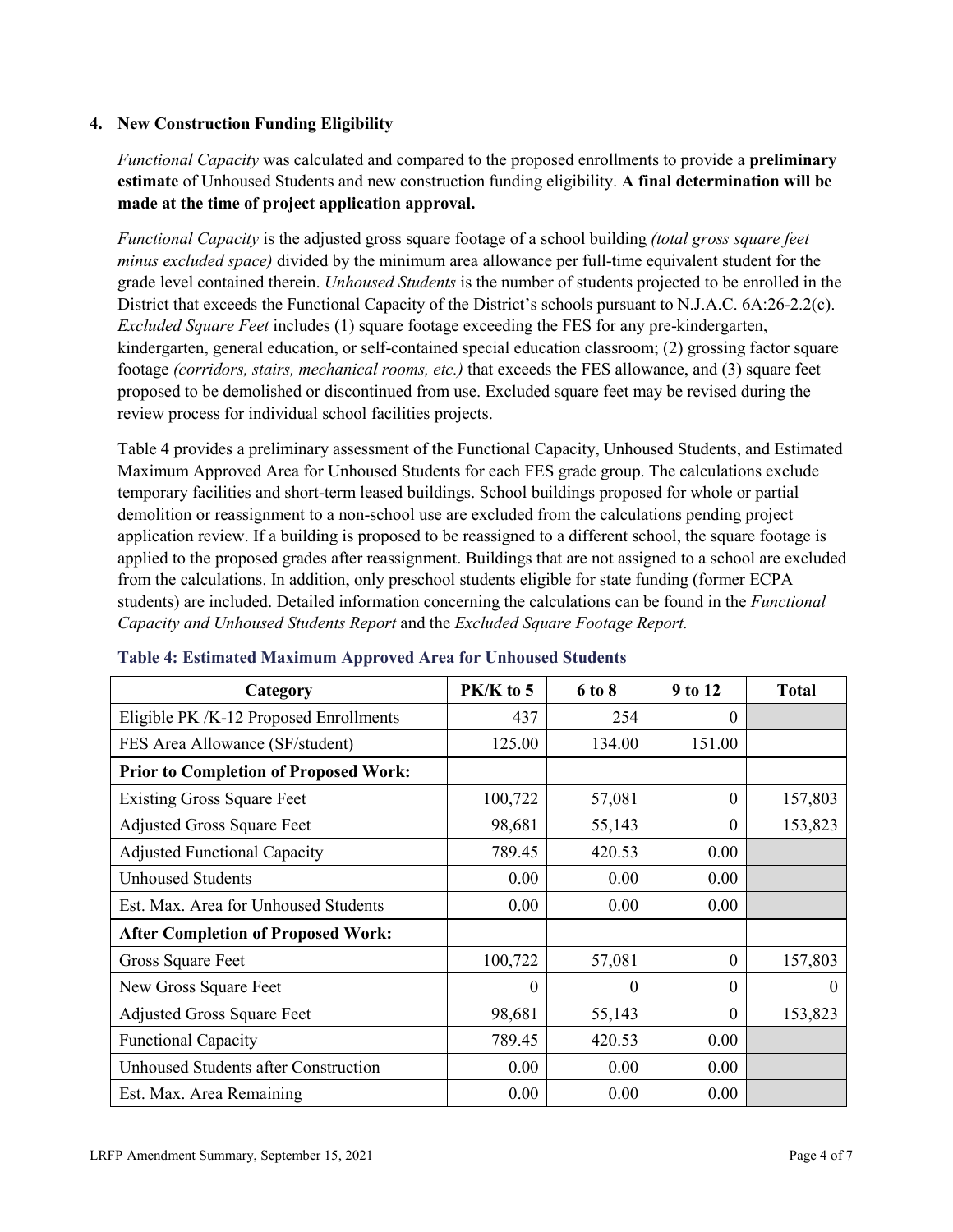Facilities used for non-instructional or non-educational purposes are ineligible for State support under the Act. However, projects for such facilities shall be reviewed by the Department to determine whether they are consistent with the District's LRFP and whether the facility, if it is to house students (full or part time) conforms to educational adequacy requirements. These projects shall conform to all applicable statutes and regulations.

Estimated costs represented in the LRFP by the District are for capital planning purposes only. The estimates are not intended to represent preliminary eligible costs or final eligible costs of approved school facilities projects.

Considerations:

- The District does not have approved projects pending completion, as noted in Section 1, that impact the Functional Capacity calculations.
- **The Functional Capacity calculations** *exclude* square feet proposed for demolition or discontinuation for the following FES grade groups and school buildings pending a feasibility study and project review: n/a.
- Based on the preliminary assessment, the District has Unhoused Students prior to the completion of proposed work for the following FES grade groups: n/a.
- New construction is proposed for the following FES grade groups: n/a.
- Proposed new construction exceeds the estimated maximum area allowance for Unhoused Students prior to the completion of the proposed work for the following grade groups: n/a.
- The District, based on the preliminary LRFP assessment, will not have Unhoused Students after completion of the proposed LRFP work. If the District is projected to have Unhoused Students, adequate justification has been provided to confirm educational adequacy in accordance with Section 6 of this determination.

## Findings:

Functional Capacity and Unhoused Students calculated in the LRFP are preliminary estimates. Preliminary Eligible Costs (PEC) and Final Eligible Costs (FEC) will be included in the review process for specific school facilities projects. A feasibility study undertaken by the District is required if building demolition or replacement is proposed per N.J.A.C. 6A:26-2.3(b)(10).

## **5. Proposed Work**

The District assessed program space, capacity, and physical plant deficiencies to determine corrective actions. Capital maintenance, or *"system actions,"* address physical plant deficiencies due to operational, building code, and /or life cycle issues. Inventory changes, or *"inventory actions,*" add, alter, or eliminate sites, site amenities, buildings, and/or rooms.

The Act (N.J.S.A. 18A:7G-7b) provides that all school facilities shall be deemed suitable for rehabilitation unless a pre-construction evaluation undertaken by the District demonstrates to the satisfaction of the Commissioner that the structure might pose a risk to the safety of the occupants even after rehabilitation or that rehabilitation is not cost-effective. Pursuant to N.J.A.C. 6A:26-2.3(b)(10), the Commissioner may identify school facilities for which new construction is proposed in lieu of rehabilitation for which it appears from the information presented that new construction is justified, provided, however, that for such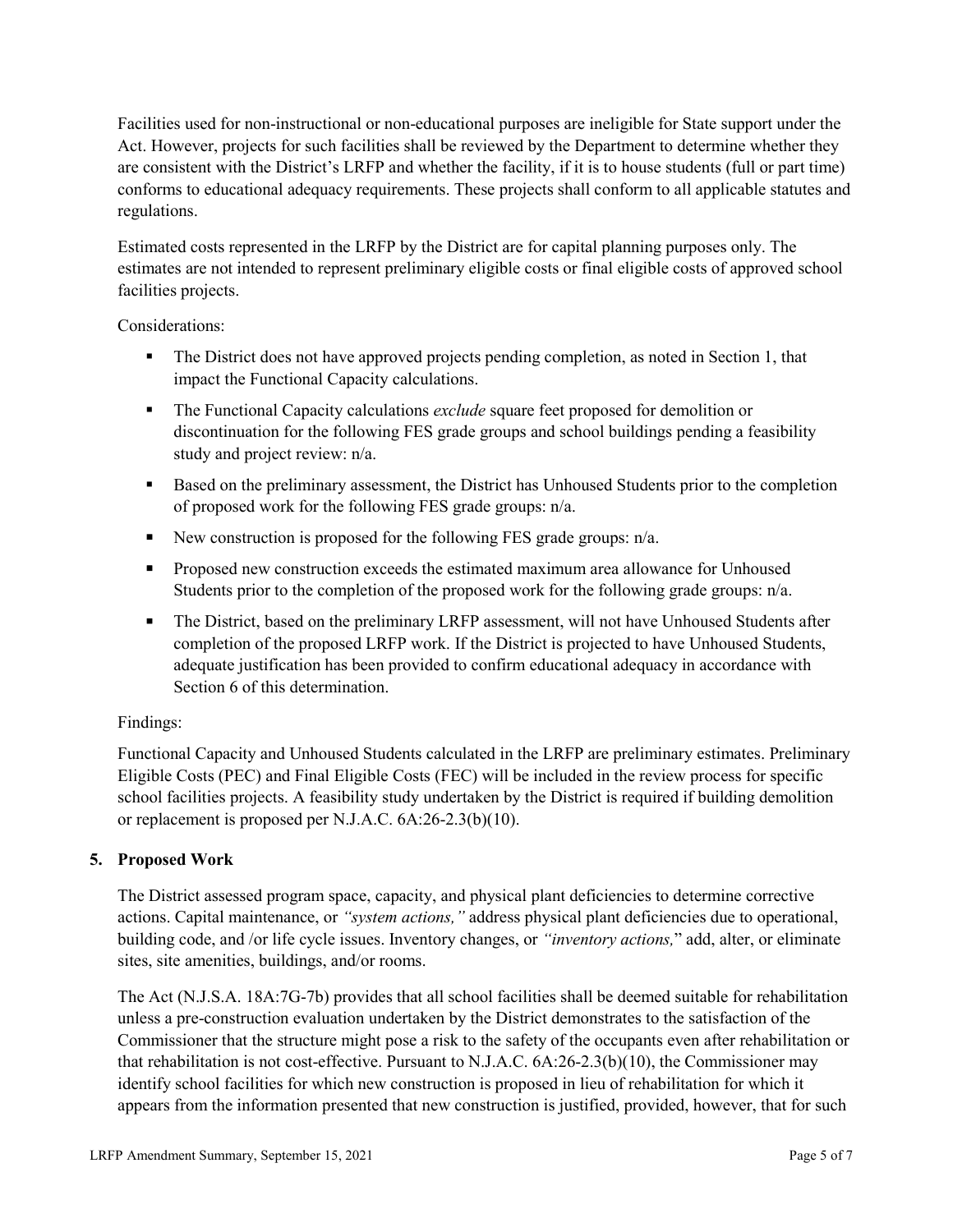school facilities so identified, the District must submit a feasibility study as part of the application for the specific school facilities project. The cost of each proposed building replacement is compared to the cost of additions or rehabilitation required to eliminate health and safety deficiencies and to achieve the District's programmatic model.

Table 5 lists the scope of work proposed for each school based on the building(s) serving their student population. Proposed inventory changes are described in the LRFP website reports titled *"School Asset Inventory Report and "Proposed Room Inventory Report."* Information concerning proposed systems work, or capital maintenance can be found in a supporting document submitted by the District.

With the completion of the proposed work, the following schools are proposed to be eliminated:  $n/a$ ; the following schools are proposed to be added: n/a.

| <b>Proposed Scope of Work</b>                                                                  | <b>Applicable Schools</b>                                                   |
|------------------------------------------------------------------------------------------------|-----------------------------------------------------------------------------|
| <b>Renovation only</b> (no new construction)                                                   |                                                                             |
| System actions only (no inventory actions)                                                     | Dawes Aveue ES (050); Jordan Road ES<br>(055); New York Avenue School (060) |
| Existing inventory actions only (no systems actions)                                           | n/a                                                                         |
| Systems and inventory changes                                                                  | n/a                                                                         |
| <b>New construction</b>                                                                        |                                                                             |
| Building addition only (no systems actions)                                                    | n/a                                                                         |
| Renovation and building addition (system, existing<br>inventory, and new construction actions) | n/a                                                                         |
| New building on existing site                                                                  | n/a                                                                         |
| New building on new or expanded site                                                           | n/a                                                                         |
| Site and building disposal (in addition to above scopes)                                       |                                                                             |
| Partial building demolition                                                                    | n/a                                                                         |
| Whole building demolition                                                                      | n/a                                                                         |
| Site and building disposal or discontinuation of use                                           | n/a                                                                         |

#### **Table 5: School Building Scope of Work**

Findings:

The Department has determined that the proposed work is adequate for approval of the District's LRFP amendment. However, Department approval of proposed work in the LRFP does not imply the District may proceed with a school facilities project. The District must submit individual project applications with cost estimates for Department project approval. Both school facilities project approval and other capital project review require consistency with the District's approved LRFP.

## **6. Proposed Room Inventories and the Facilities Efficiency Standards**

The District's proposed school buildings were evaluated to assess general educational adequacy in terms of compliance with the FES area allowance pursuant to N.J.A.C. 6A:26-2.2 and 2.3.